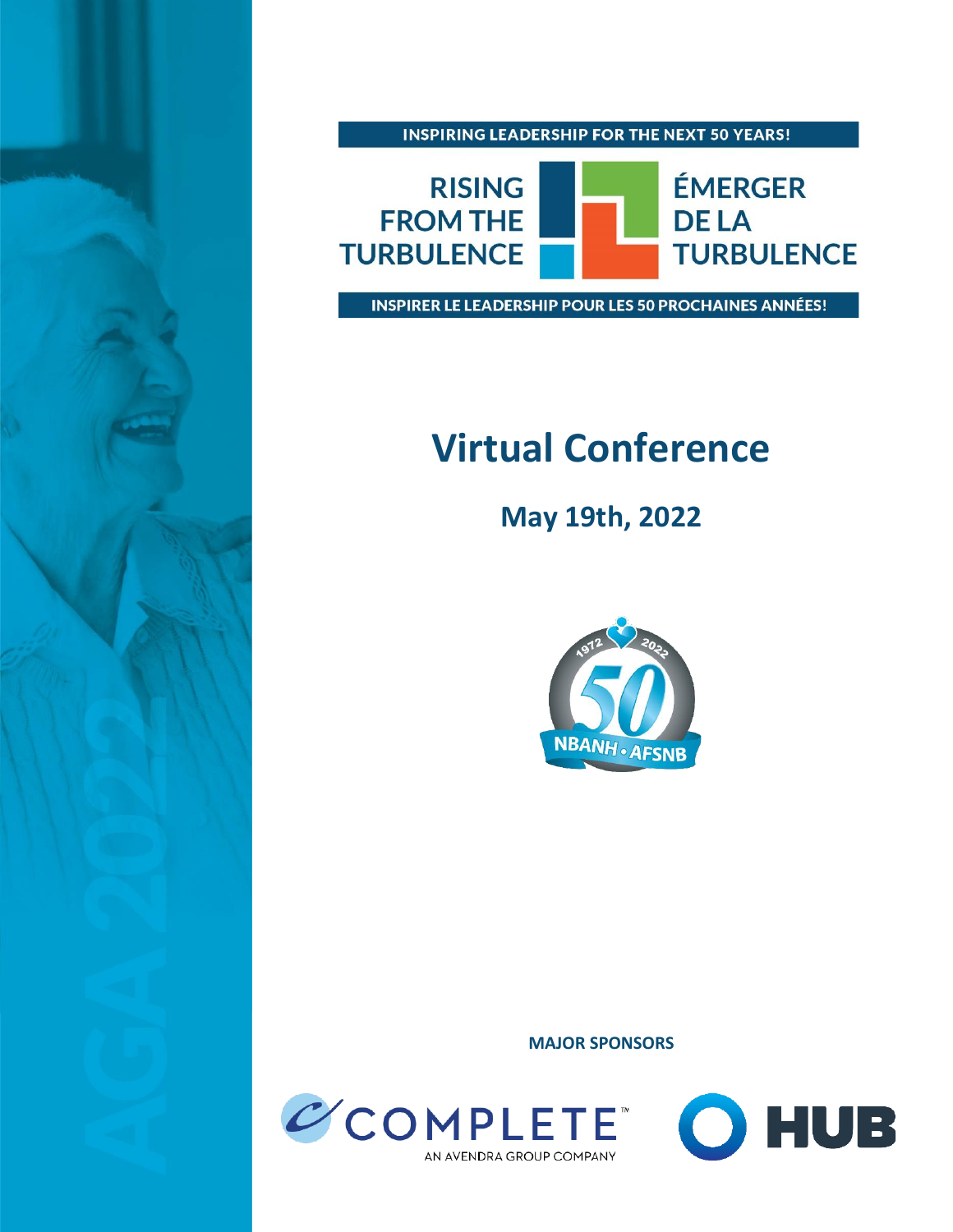



### **JAMES MULLINGER**

**Comedian**

James Mullinger was one of the UK's top comedians and the Comedy Editor for GQ magazine when he moved to New Brunswick in 2014. Since his arrival, he has taken the country by storm. He has sold out shows across the country, made appearances on CBC's The Debaters, movies, Television shows, festivals, award shows and stand up specials…he's done it all. In March 2020, James was in the middle of a global tour when the pandemic forced him off the road. He has since become one of the most in-demand virtual comedians on the circuit,

performing virtually for companies around the world and he is joining us on Thursday, May 19, 2022!



#### **ROSE-MARIE CHAREST Psychologist**

Rose-Marie Charest is a psychologist, author and speaker. She was president of the Ordre des psychologues from 1998 to 2015, a position she left to concentrate on her career as a communicator. In addition to having published many books, she is well-known for regularly taking part in radio and television shows. When she speaks at conferences, she uses her knowledge in psychology and shares the expertise she gained throughout her career which included clinical and management positions, public and policy communications as well as

organization governance.

#### **PLATINUM SPONSORS**

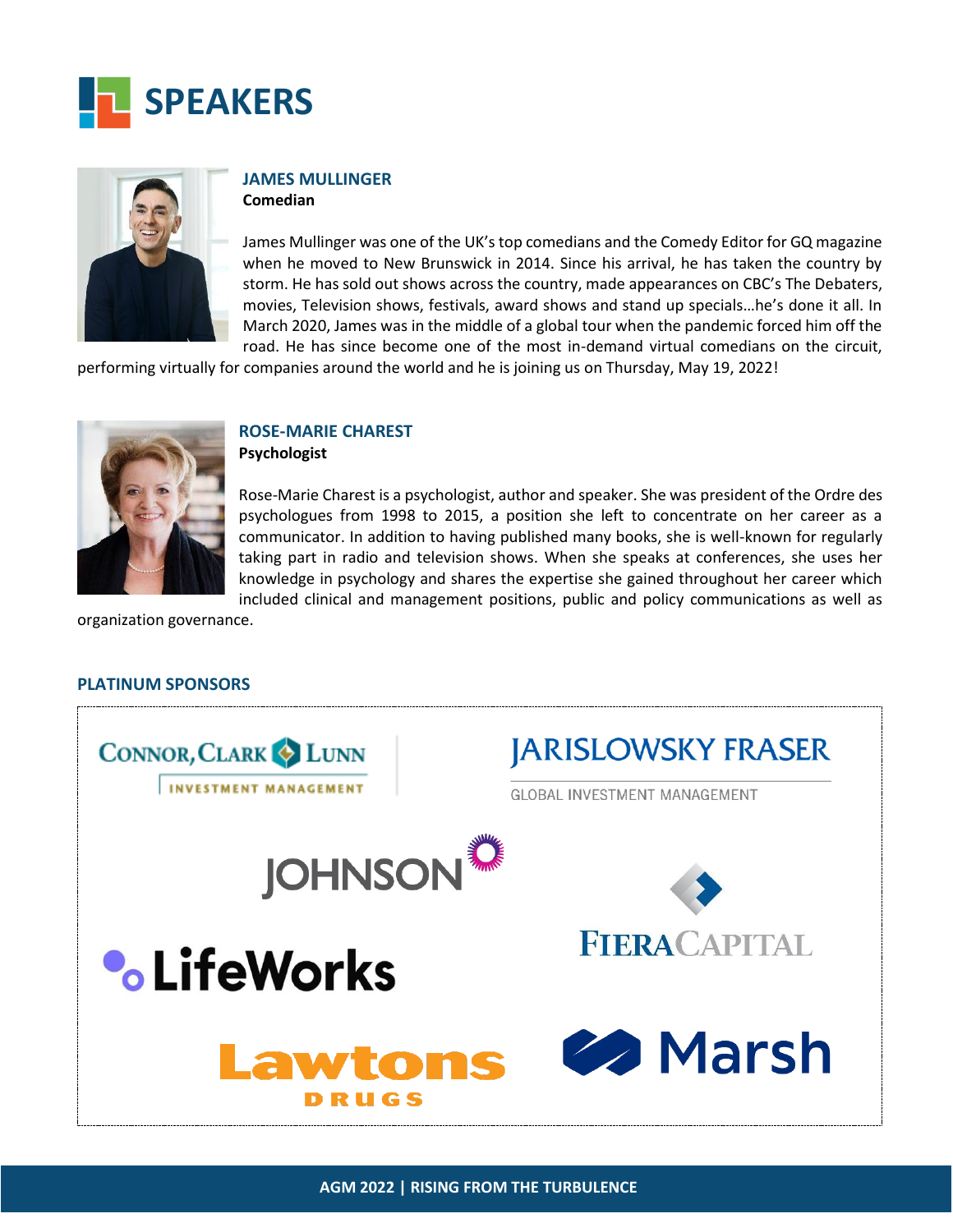

#### **LAURA TAMBLYN WATTS President & CEO, CanAge**

Laura Tamblyn Watts is the Founder and CEO of CanAge, Canada's national seniors' advocacy organization. Laura is a passionate advocate on a variety of urgent issues affecting older Canadians, including long-term care and home care, financial security, elder abuse, health care, ageism and inclusion of marginalized communities.

Laura previously served as Chief Public Policy Officer at the Canadian Association of Retired Persons before establishing CanAge at the onset of the Covid 19 pandemic. Since then, CanAge

has emerged as a go-to media commentator and trusted voice for Canadian seniors, underscored by Laura's more than 20 years' experience defending the rights and dignity of older people as a lawyer and thought-leader.

She is a member of the CSA National Long-Term Care Standards Advisory and Technical committees, and an expert in long-term care and residents' rights.

After being called to the bar in 1999, Laura gained extensive legal experience in matters surrounding aging. She currently teaches the Law and Aging course at the Factor Inwentash Faculty of Social Work at the University of Toronto, where she is also a Fellow of the Institute for Life Course and Aging. Having served as past chair, Laura is currently an executive member of the Canadian Bar Association's National Elder Law section and a board member of the National Initiative for the Care of the Elderly (NICE network), PACE Independent Living, and Elder Abuse Prevention Ontario.

Laura has written numerous papers and contributed extensively to research on aging issues, and is a frequent and highly sought-after media commentator. Her upcoming book, The 3 am Guide to Your Aging Parents, will be released in 2022.



#### **VANESSA HACHÉ BREAU Strategy Expert**

Vanessa was owner and senior consultant of VH Consultants for 12 years. She was responsible for offering strategic planning consultation services, professional development workshops and conferences. She accepted a job as General Manager of the Village de St-Isidore in August 2020. In the past few years, Vanessa published two books: a guide to help develop successful strategies and a book on the different generations at work.

Vanessa is very involved in her community and she served on many boards of directors including the Greater Tracadie-Sheila Chamber of Commerce's Board of Directors and the Sainte-Anne University's Board of Governors. She has a Bachelor of Business Administration, cooperative program, from the Sainte-Anne University and she also received the following awards: 2019 Young Entrepreneur of the Year from the CBDC Péninsule acadienne Inc., Étoile Filante award from the Sainte-Anne University and Canadian Senate 150th Anniversary Medal.

#### **GOLD SPONSORS**



**Panasonic**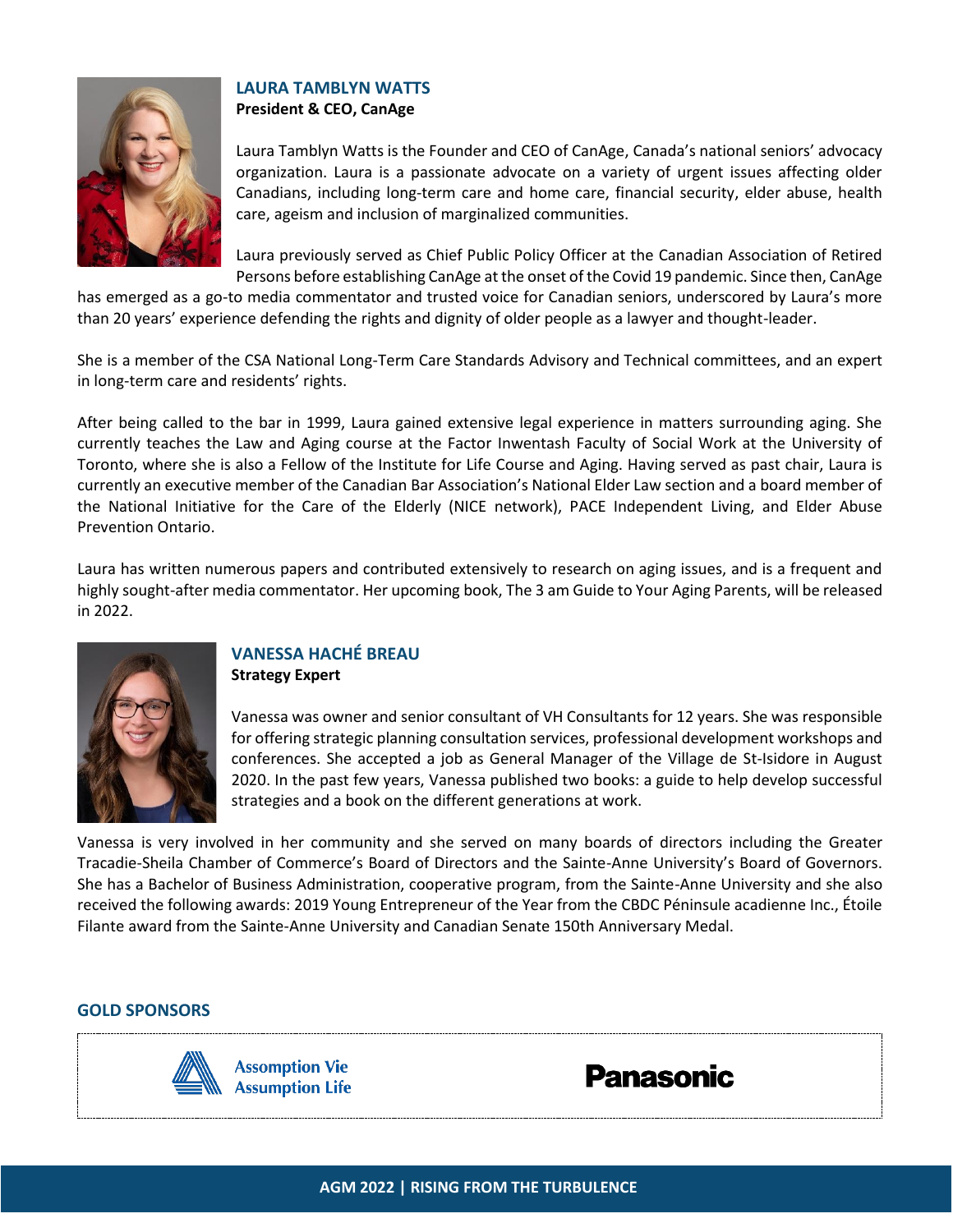

#### **THURSDAY, MAY 19TH 2022 – VIRTUAL CONFERENCE**

| <b>TIME</b>           | <b>ACTIVITY</b>                                                                                        |  |
|-----------------------|--------------------------------------------------------------------------------------------------------|--|
| 8:30 am               | The Virtual Conference is live. The presentations will be available in the language of<br>your choice. |  |
| $9$ am $-10$ am       | Laura Tamblyn Watts, President & CEO, CanAge                                                           |  |
| $10$ am $- 10:30$ am  | <b>Networking with Exhibitors</b>                                                                      |  |
| 10:30 am $-$ 11:30 am | <b>Rose-Marie Charest, Psychologist</b>                                                                |  |
| 11:30 am $-$ 12:30 pm | <b>Networking with Exhibitors</b>                                                                      |  |
| 12:30 pm-1:30 pm      | Vanessa Haché Breau, Strategy Expert                                                                   |  |
| 1:30 pm $- 2$ pm      | <b>Networking with Exhibitors</b>                                                                      |  |
| $2$ pm $- 2:30$ pm    | <b>Live Speaker Panel</b><br>Simultaneous translation available.                                       |  |
| $2:30$ pm $-3:30$ pm  | LIVE - James Mullinger, Comedian                                                                       |  |
| $3:30$ pm             | <b>Closing Remarks</b><br>Gamification winners to be announced!                                        |  |

# **GAMIFICATION**

Gamification Codes will be sprinkled throughout the event. The more you network with vendors, the better your chance to win a prize! Add your collected codes to the leaderboard for your chance to be at the top of the list. Winners will be announced at the end of the conference. Keep your peepers peeled for codes!